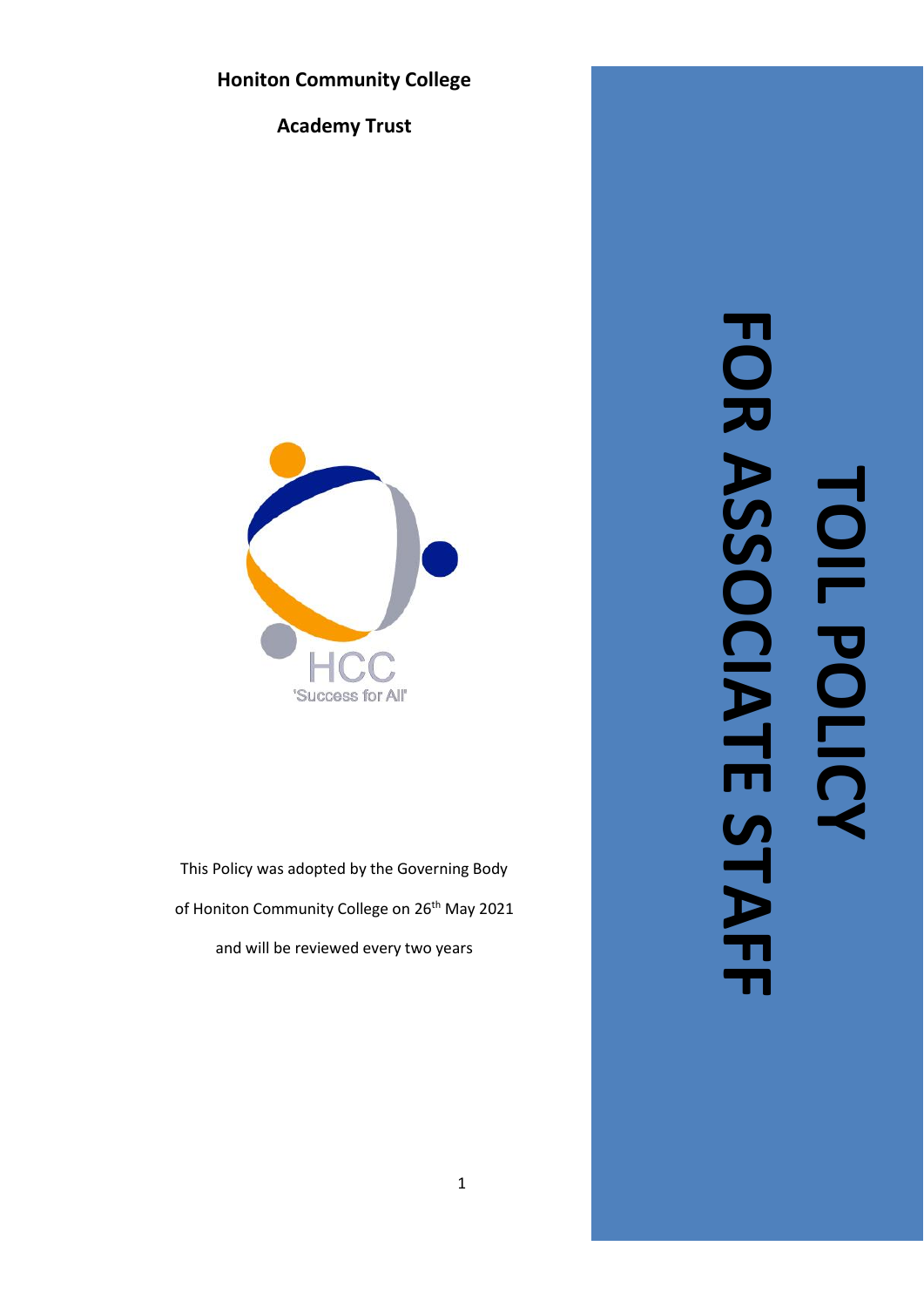## **TOIL POLICY**

#### **INTRODUCTION:**

The College recognises that the nature of its work means that on occasions there may be a requirement to work outside of recognised working hours. However, the College also recognises that it has a duty to protect the health and safety of its staff by ensuring that they do not work excessive hours, and that any additional hours are agreed in advance and monitored appropriately. Any member of the team consistently requesting to work extra hours would qualify for their job to be reviewed in order to highlight any areas whereby help and / or a re-distribution of duties could alleviate the need to work beyond contracted hours. Whilst the needs of the College will sometimes dictate that employees may occasionally need to work over their contract hours, budget constraints mean that payment for additional hours will not be possible. Staff are therefore required to use the Time Off in Lieu (TOIL) system in place of payment. The use of TOIL should be the exception not the rule.

#### **PURPOSE:**

The purpose of this policy is to ensure that all Associate members of staff are aware of and understand the purpose and use of the TOIL system.

The TOIL policy and its operation depend on mutual trust. Any suspected abuse of the TOIL system may be treated as a Disciplinary matter. There may on occasions be exceptions and these will require prior agreement from ELT.

[*This Policy does not apply to teaching staff who are to be paid in line with the Schools Teachers' Pay and Conditions document.]*

#### **WHAT IS LIEU TIME:**

Lieu time is authorised time off which staff take in place of overtime pay, for hours worked beyond the normal working day.

It applies to additional period of work either before or after the normal working day. It does not apply to break periods. A break is an uninterrupted period of 20 minutes when daily working time is more than six hours (as per ACAS guidelines). It should be a break in working time and should not be taken either at the start or at the end, of a working day. The 20-minute break is a minimum entitlement and could be more depending on the arrangements with the individual member of staff. An employee who chooses not to take their break entitlement cannot claim this time as 'time off' or claim financial recompense. Line Managers should ensure that staff take an appropriate break each day. If for example, lunch time meetings are necessary staff should be allowed to take a break either before or after the meeting, to ensure compliance with Working Time Regulations.

Employees are not permitted to work through breaks for the purpose of accumulating hours. Nor should employees start earlier or finish later for the purpose of accumulating hours.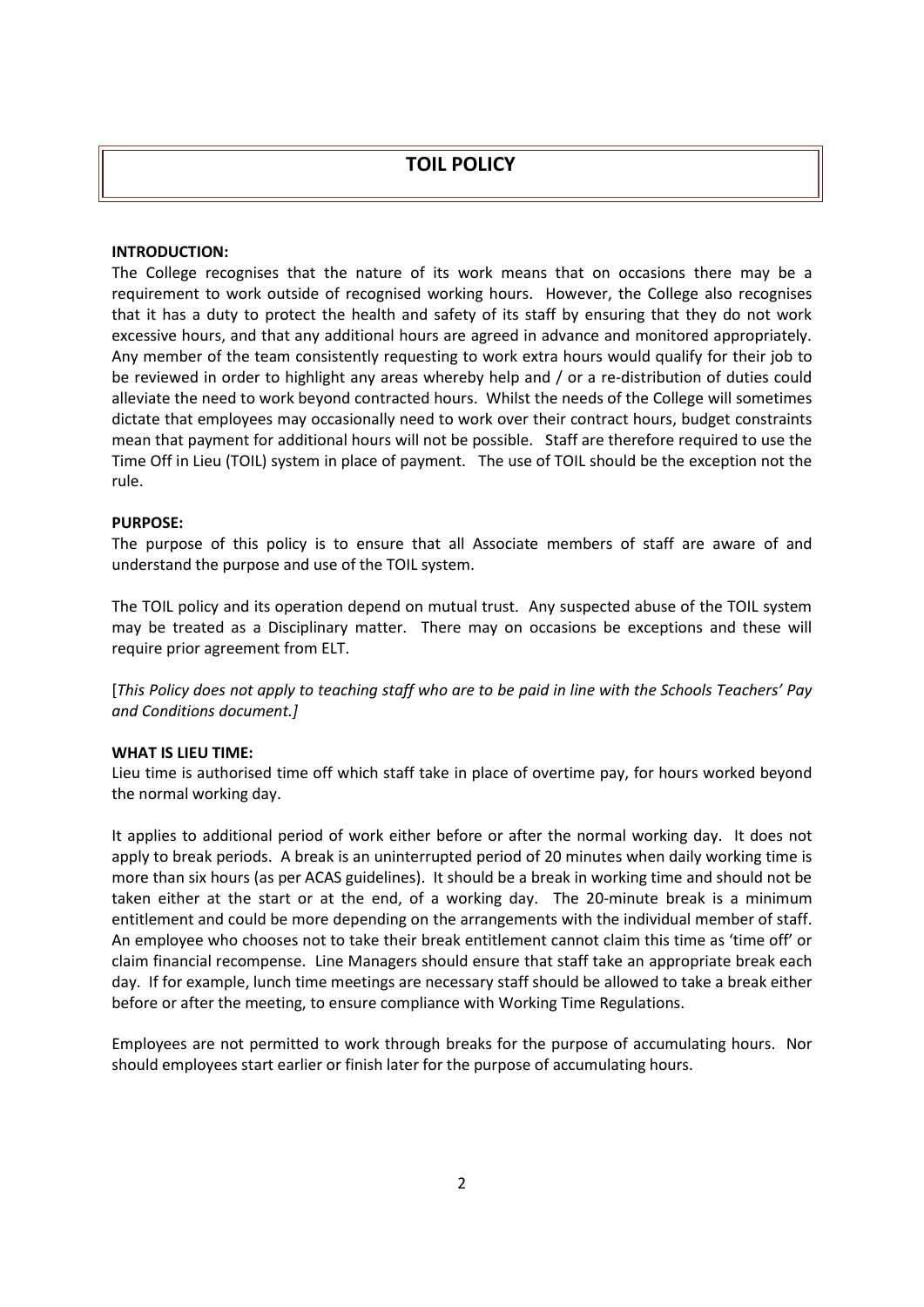#### **ACCRUING LEAVE WITHIN THE TOIL SYSTEM:**

TOIL must be accumulated within a plan agreed with Line Managers. Any additional hours worked must be agreed at least a week in advance except in an emergency. If this agreement is not in place, then the additional hours will not qualify for the accrual of TOIL and will be lost.

When an employee identifies additional hours which might justify TOIL, they should raise this with the Line Manager. If, the additional hours are authorised the employee should complete a Workload Analysis Form for sign off. TOIL will only be granted if this is completed in advance and agreed with the relevant Line Manager and approved by ELT. TOIL should not be taken until the signed form has been returned to the employee.

Employees may accumulate TOIL hours not exceeding 7 hours per month.

#### **RECORDING OF TOIL:**

There will be a central record of TOIL accrued. However, employees should also keep an individual record of TOIL accrued.

#### **THE TOIL ACCOUNTING PERIOD:**

For the purpose of Honiton Community College the TOIL period for Associate Staff will be September – July.

TOIL should be taken within 3 months of accrual.

TOIL accrued and not redeemed within 3 months will be considered lost and no monetary compensation will be offered. TOIL cannot be carried over from one academic year to the next.

#### **TAKING AUTHORISED TOIL:**

When an employee wishes to take approved TOIL this has to be agreed with the relevant Line Manager and approved by ELT at least one week in advance. The Line Manger / ELT may not agree to the request in cases where this leave will conflict with the provision of an adequate service to the College. Where Managers do not approve the requested TOIL, suitable alternative dates (earlier or later) should be identified and suggested.

#### **MANAGERS' RESPONSIBILITIES:**

Line Managers will co-ordinate the TOIL operation of the team and liaise with the Director of Finance to ensure an up-to-date central record is maintained for all Associate Staff. This will ensure that there is adequate cover for all functions of the College in relation to Associate Staff duties.

Line Managers should ensure that employees are given reasonable opportunity to take any accrued TOIL within the approved period.

Managers should ensure that TOIL is not used as a method of flexible working but used occasionally to deal with fluctuations in work load.

There must be a centrally held record of additional hours worked as well as TOIL taken and outstanding TOIL accrued by the Associate Staff.

#### **EMPLOYEES' RESPONSIBILITIES:**

Employees who have had TOIL approved should ensure that Reception/Switchboard staff are informed of the absence and the Staff Deployment Officer has been given a copy of the signed TOIL request authorised form.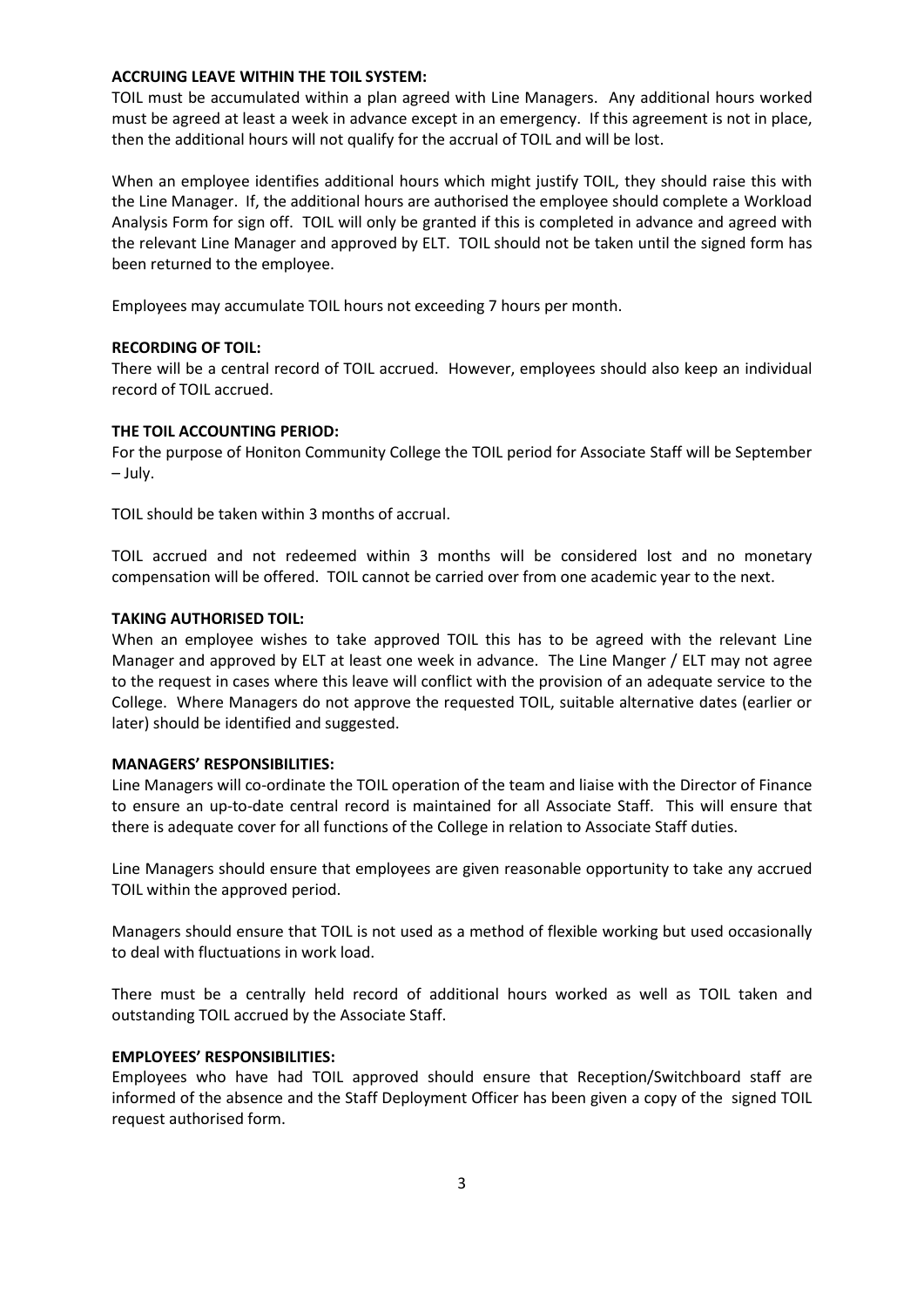Employees should also make arrangements for cover to be in place to ensure that any necessary work and day to day duties are carried out in their absence.

It is the responsibility of staff to manage their own TOIL. It is the responsibility of Line Manager and ELT to monitor and approve the TOIL process.

This policy will be adopted by the Governing Body of Honiton Community College and reviewed every two years.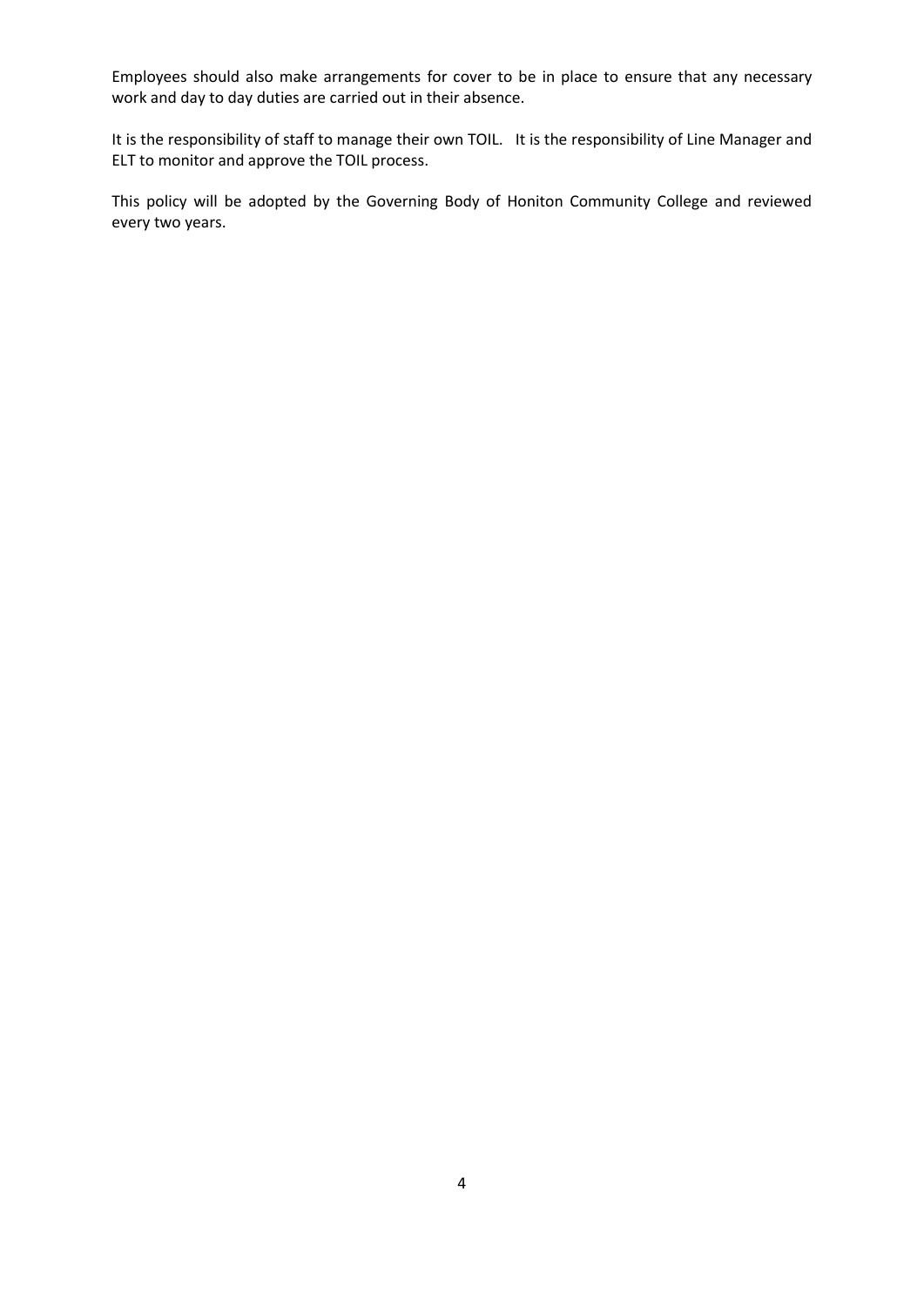#### **Toil Form 1**

#### Honiton Community College



#### "Success for All"

## **WORKLOAD ANALYSIS FORM**

Please use this form to identify additional hours required to be worked to complete Honiton Community College duties outside your normal contracted hours.

**Name: Date of Request:**

| To be completed by Staff Member Requesting to Work Additional TOIL hours                     |                        |                                      |  |
|----------------------------------------------------------------------------------------------|------------------------|--------------------------------------|--|
| <b>Justification for Additional hours:</b>                                                   |                        |                                      |  |
|                                                                                              |                        |                                      |  |
|                                                                                              |                        |                                      |  |
|                                                                                              |                        |                                      |  |
|                                                                                              |                        |                                      |  |
|                                                                                              |                        |                                      |  |
|                                                                                              |                        |                                      |  |
|                                                                                              |                        |                                      |  |
|                                                                                              |                        |                                      |  |
| Proposed dates of extra work:                                                                | <b>Hours required:</b> | <b>Position within Working Week:</b> |  |
|                                                                                              |                        | (Please tick as appropriate)         |  |
| Date:                                                                                        | Hours:                 | <b>After normal working</b>          |  |
|                                                                                              |                        | hours                                |  |
| Date:                                                                                        | Hours:                 | <b>Before normal working</b>         |  |
|                                                                                              |                        | hours                                |  |
| Date:                                                                                        | Hours:                 | Saturday                             |  |
|                                                                                              |                        |                                      |  |
| Date:                                                                                        | Hours:                 | <b>Sunday</b>                        |  |
| Date:                                                                                        | Hours:                 | <b>Bank holiday</b>                  |  |
|                                                                                              |                        | <b>College holiday</b>               |  |
| <b>Employee Signature:</b>                                                                   |                        | Date:                                |  |
|                                                                                              |                        |                                      |  |
| <b>Line Manager Signature:</b>                                                               |                        | Date:                                |  |
|                                                                                              |                        |                                      |  |
| <b>ELT Authorisation:</b>                                                                    |                        | Date:                                |  |
|                                                                                              |                        |                                      |  |
| By signing this form you are agreeing that the above employee is required to work additional |                        |                                      |  |

**hours and as a result has a right to claim through TOIL the proposed hours stated above.**